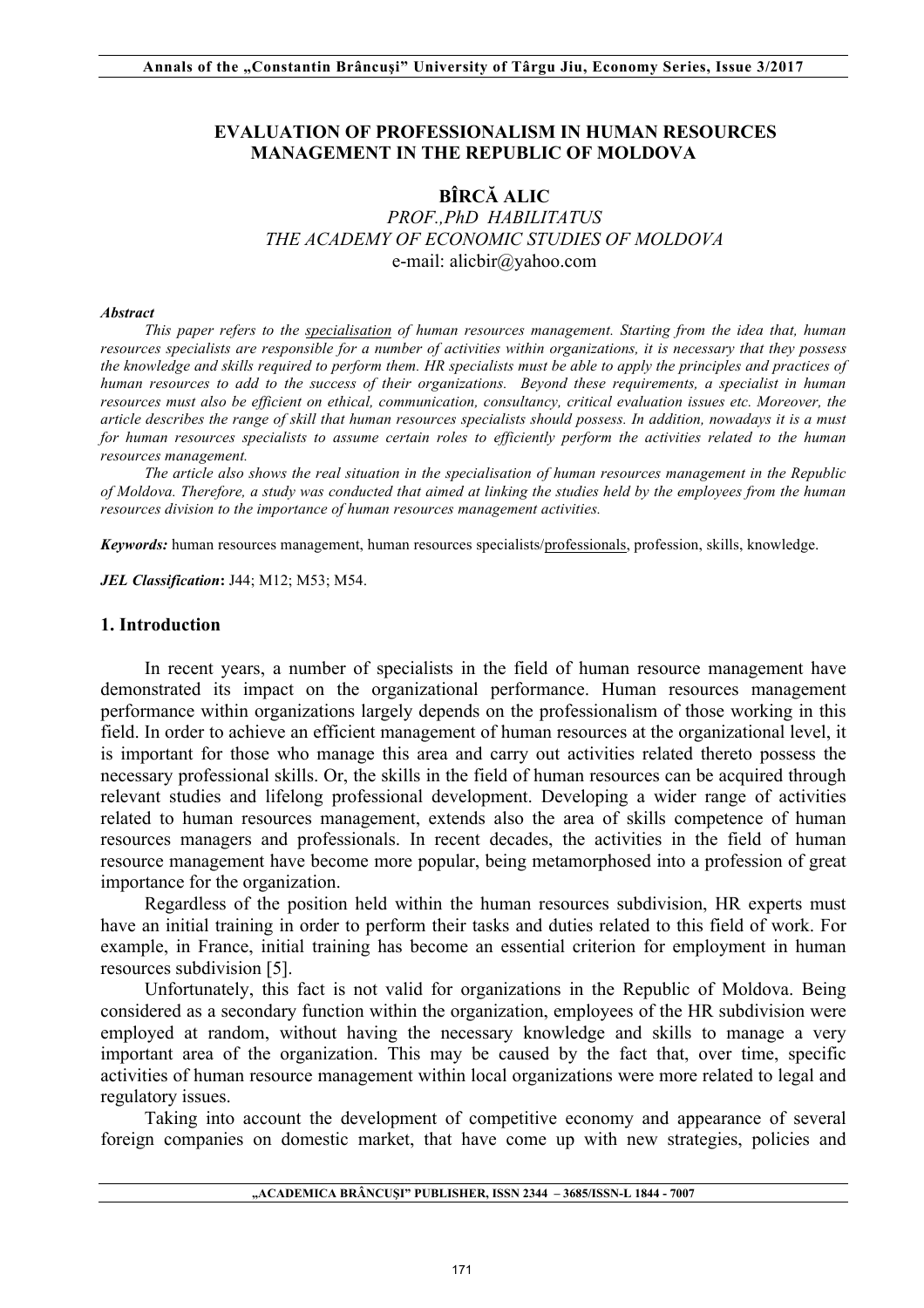personnel procedures in recent years, many local organizations started to reshape thie human resources management. Thus, the specific activities of human resource management are changing or have already passed from traditional personal problems, considering the normative, methodological and legal issues of personnel management, to those that are specific to proper management of human resources. Under these circumstances, personnel subdivisions are required to continuously improve human resource management system and identify new forms of interrelations with organizational subdivisions managers, as well as with trade union representatives of the unionized organizations.

#### **2. The general framework of the professionalization of human resources management**

Professionalization of human resources management was the topic of discussion and research for many specialists in the field, starting from the idea that the activities related to this field can be enframed in a profession. According to the Explanatoty Dictionary of the Romanian Language, *profession* is a permanent activity, performed by someone with appropriate qualification [6]. The person exercising the profession must demonstrate certain skills based on theoretical knowledge. At the same time, in 1972 the Hayes Committee stated that a professional is distinguished by the fact that he uses a framework of fundamental concepts co-related with experience [1].

According to a different approach, profession is considered under an ethical aspect, i.e. a professional supposedly exists to serve the others. This creates confusion when it comes to human resources professionals. In this context, Tyson and Fell noted that the human resources manager is encouraged to treat the execution manager as a client, but at the same time try to be the representative of wider social norms and be at the service of employees [1].

Research is an important element in the training of human resources professionals. Thus, Boxall and Burch (2007) stated that higher education in the field of human resource management is important for the efficient execution of roles in the profession. But, according to them, it is essential to gain experience needed to improve skills and personal development [9].

Research regarding the necessary knowledge, skills and behaviors for human resources professionals started in the 70s of XX century and continues to this day. Thus, we highlight the contributions made by Borman Heneman, Burack, Wallace, Ulrich, Brockbank etc. in terms of human resource management professionalization. Interest in human resource professionals is determined by the fact that they are concerned namely with planning and coordination of human resources management. First, the level of perception and implementation of human resource management activities depends on the level of knowledge and professional skills of those working in the human resources subdivision. Secondly, the level of efficiency in the process of assisting functional subdivisions managers on recruitment, selection, training, performance evaluation, etc., depends on the professional training of human resources managers and specialists.

HR professionals are grouped into two categories: generalists and specialists. Generalists are people who are concerned with general and strategic issues regarding human resources, occupying usually positions of HR managers. Specialists are people doing work tasks and take responsibility for a particular area of human resources management. Both, in case of generalists and specialists, professional studies in the field of human resources management are needed for the efficient execution of their activities. However, the CIPD of UK considers that the HR professionals are "performers who think" because they have to think carefully at what they do in their organization and in the framework of a recognized set of theoretical knowledge. They also must be efficient in carrying out their duties by providing recommendations and services that would help the organization in achieving its strategic objectives [1].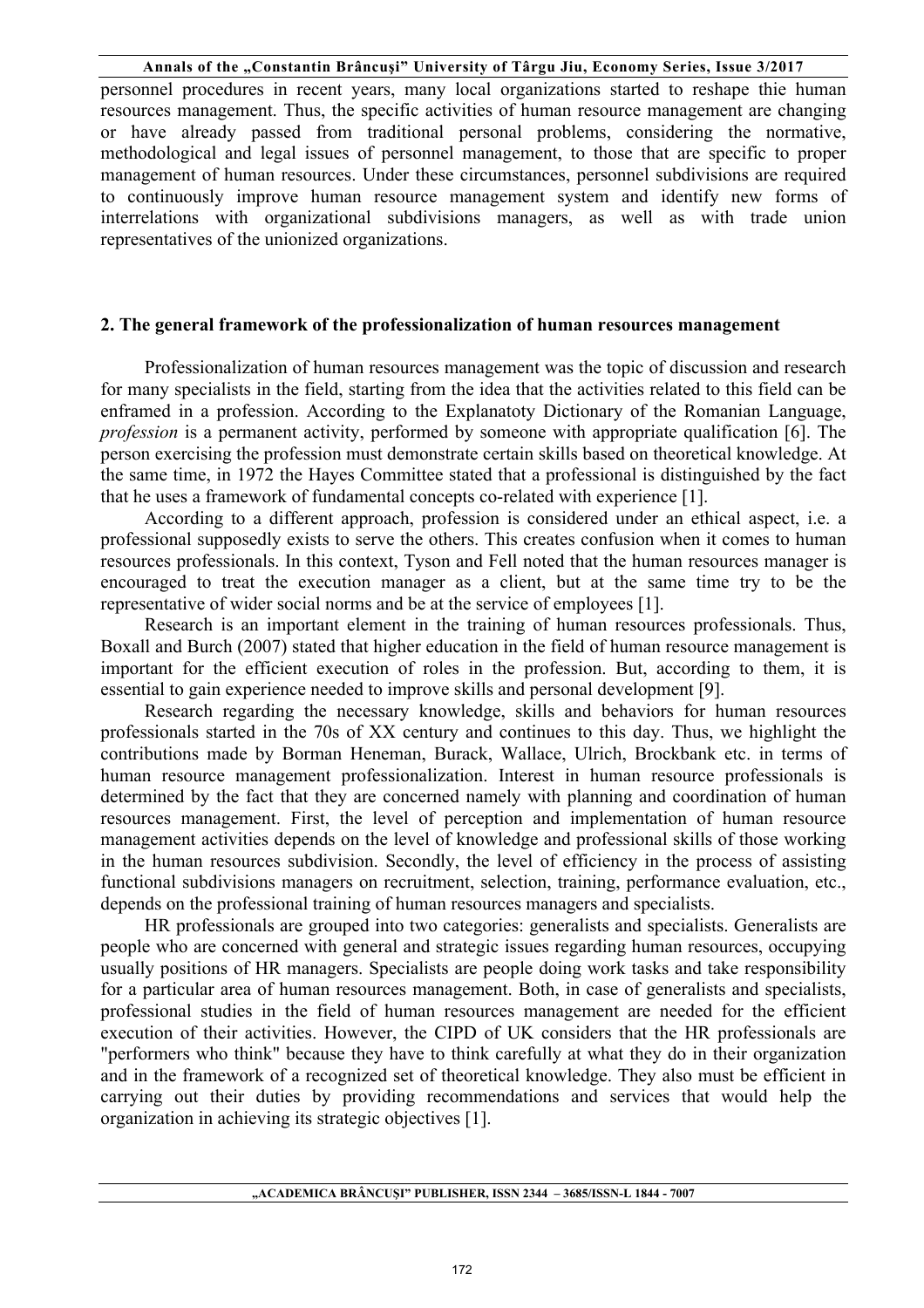### **Annals of the "Constantin Brâncuşi" University of Târgu Jiu, Economy Series, Issue 3/2017 3. Human resources professional competency framework**

The diversity of tasks assigned to human resources managers and specialists requires the elaboration of a framework of skills to be used as a guideline in their professional activity. Professional skills needed to those working in human resources subdivision may be acquired during their studies, but also during professional activity. However, the level of professional skills depends on the position held. In case of a managerial position a set of skills is necessary and in case of an executory position other skills are required. There are several approaches in literature regarding the professional skills of human resources. Brockbank and Ulrich (2003) define the professional competence of human resources as the ability to create added value for the organization and its ability to focus on the development and change of the organization in order to achieve sustainable competitive advantage. The model developed by Brockbank and Ulrich groups the competencies of HR professionals into five categories: strategic contribution, business knowledge, personal credibility, services related to human resources and set of processes, methods and techniques of human resources [16].

More recently, Ulrich, Younger, Brockbank, and Ulrich (2013) identified six groups of HR competencies, including strategic positioner, credible activist, capability builder, change champion, human resource innovator and integrator, and technology proponent [15].

Another study, conducted on 300 human resource practitioners working in different sectors of economy, has identified a set of core competencies for HR professionals. These relate to: leadership style, managerial intuition, functional capabilities and personal attributes [8]. However, Buyens and de Vos (1999) suggest the following basic skills required of HR managers for doing business in an international environment: interpersonal and intercultural skills, ability to learn about foreign cultures, local accountability, transnational flexibility, change and diversity management, ability to work in international teams, coaching and worldwide development [4]. Another approach regarding the professional skills of human resources groups them into two categories: strategic and functional [7]. Strategic skills of human resource are related to the business enabling HR professionals to connect personnel strategies to the organizational strategy. According to M. Armstrong, HR professionals need strategic skills in order to involve in the process of developing the human resources strategy, as part of organizational strategy, but also sectorial strategies of human resources.

In turn, the functional skills in human resources allow the fulfilment of concrete activities – recruitment, selection, professional training, performance evaluation etc. [10]

According to the CIPD in the UK, HR professionals need the following skills: personal drive and effectiveness, people management and leadership, professional competence, adding value through people, continuing learning, thinking and applied resourcefulness, "customer" focus, strategic capability and influencing and interpersonal skills [1].

### **4. Roles of human resource professionals**

The diversity of professional competencies held by HR professionals enables them taking some roles in exercising their job duties and responsibilities. According to J. Storey, HR professionals have two roles: *reactive and proactive* [11]. The reactive role assumes that HR professionals do nothing but to provide an activity to meet the needs of internal customers (employees and executive managers). Meanwhile, the proactive role assumes that HR professionals develop integrated personnel strategies, involve, innovate, act as internal consultants and provide advice on matters relating to organizational values and principles. A proactive approach assumes that human resources professionals seek to innovate by introducing new procedures and processes in order to enhance the effectiveness of the organization.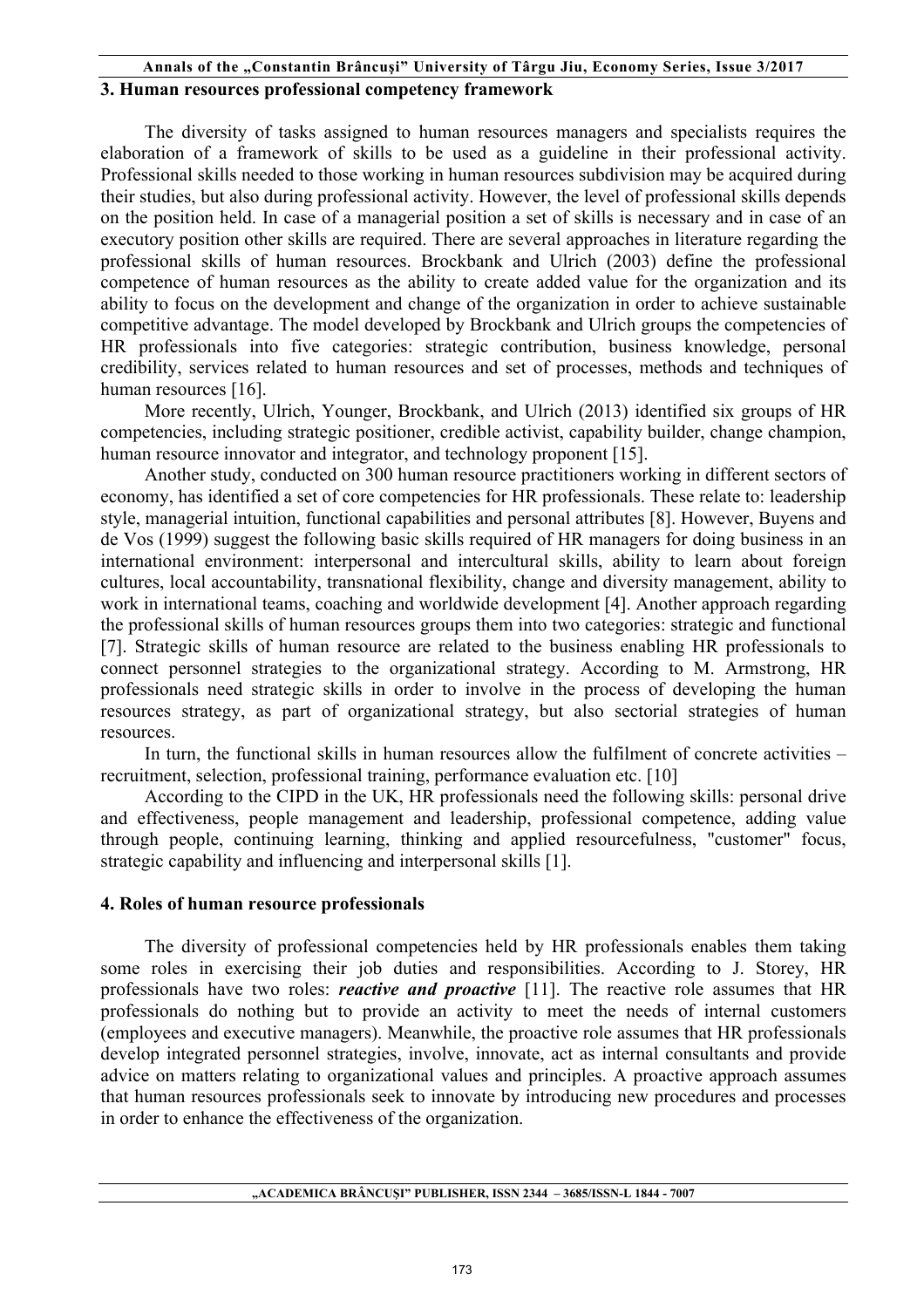On the other hand, English researcher in the field, P. Reilly mentions several roles that belong to human resources professional: strategist / innovator, administrator / controller and advisor / consultant [2]. According to him, the role of *strategist / innovator* is to make a strategic contribution over a long period of time. The role of *administrator / controller* has a short-term tactical contribution, while the role of *advisor / consultant* is placed between the first two roles.

D. Ulrich et al highlight the four roles of HR professionals: strategic partner, organizational evaluator, leader of employees and promoter of changes. According to them, the role of strategic partner assumes that the activities and responsibilities of professional human resources must be interspersed and integrated with those of senior managers, ensuring its contribution to achieving the strategic objective, having the ability to identify business opportunities and assess the overall situation of the organization [14]. As organizational evaluators, human resource professionals must be involved both in the process of achieving the reengineering of organizational processes and their evaluation. In exercising the role of employee leader, M. Armstrong believes that HR professionals must act as "police" with executive managers, ensuring that implementation of personnel policies and procedures is done in a consistent manner [1]. As a promoter of organizational changes, human resources professionals must not only explain the need for these changes, but to achieve them in the shortest period of time.

The variety of roles assumed by human resources professionals stems from the diversity of organizations and the people they lead. Thus, K. Monks, having made an investigation, has identified four models of HR professionals' roles [12].

- *the traditional / administrative model* HR professionals have the supporting role, focusing on administrative issues, keeping record and complying with rules and regulations;
- *the traditional / collective labor relations* human resources practitioners focus more on collective labor relations, paying less attention to other activities;
- *the innovative / professional model* specialists in human resources are considered professionals, assuming the role of experts. Their goal is to replace traditional practices with improved policies and practices regarding planning, recruiting, development and personnel remmuneration;
- *the innovative / sophisticated model* HR professionals are members of the board of directors, participate in integration of personnel strategies with the economic ones and acknowledge that they have an important contribution to organizational success. They develop and provide sophisticated services in each of the main activities of human resources.

In our view, innovative / sophisticated model is best to be applied under the modern conditions, because competition is much tougher and external challenges succeed faster, with unpredictable effects on the organization. The model in question is quite complex because it stresses the integration of human resource management activities in other activities and processes of the organization, which can help to ensure superior performance.

### **5. Hypothesis**

The importance of human resource management activities depends on the training of people working in the human resources subdivision.

# **6. Applied methodology**

In order to determine the importance of human resource management activities of employees of the HR subdivision, there has been conducted a sociological research by means of a questionnaire which included 115 organizations in Moldova, with more than 75 employees. The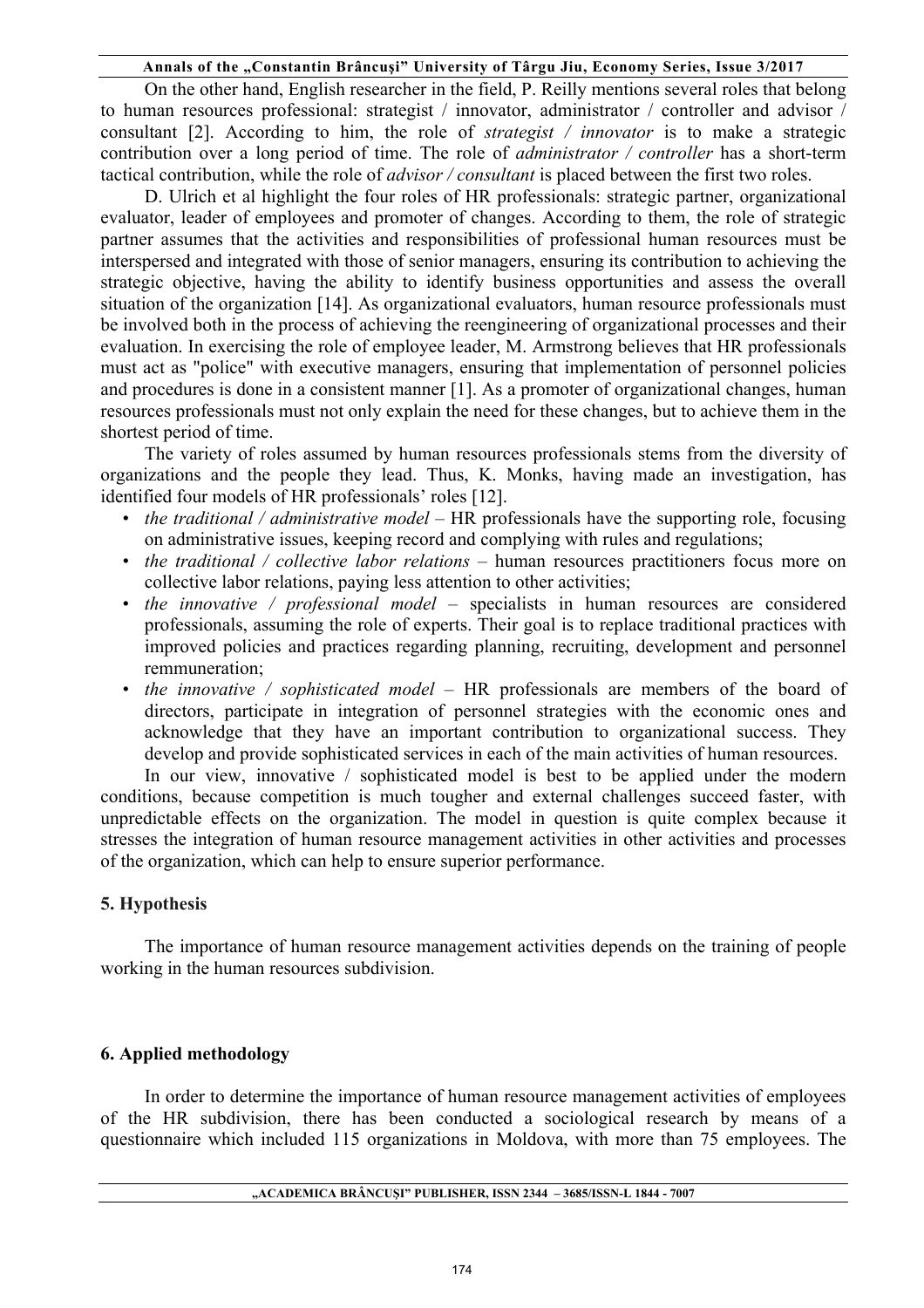questionnaire ranged 8 activities related to human resources management, and respondents – HR managers – had to determine whether these activities are important for the organization. In order to ensure representativeness, the research included in organizations in all fields. *Figure 1* shows the structure of human resources subdivision managers who participated in the survey, according to their professional training.





*Source:* Developed by the author based on the investigations.

According to *Figure 1*, the total number of professionals working in human resources subdivisions of the surveyed organizations with more than 75 employees, only 14.8% have a degree in human resource management, representing nearly every 7th specialist. This emphasizes once again that in Moldova there is a shortage of specialists in human resources management, for which local organizations are forced to employ people who hold other studies than required. A great number of local organizations emloy as specialist of human resources persons who hold a degree in law, in order to respect the legal framework aiming the labor relations in organizations. This category of people is focused particularly on the implementation and compliance with statutory employment relationships and less on developing policies, strategies, methods and procedures aimed at labor relations in the organization. A more difficult situation is found in organizations where the manager or human resources specialist holds a different degree, other than the required one.

The first activity of human resource management contained in the questionnaire refers to the *analysis of work positions (Figure 2).* 



*Fig 2* **Importance of job analysis according to respondents' education, %**  *Source*: Developed by the author based on the investigations.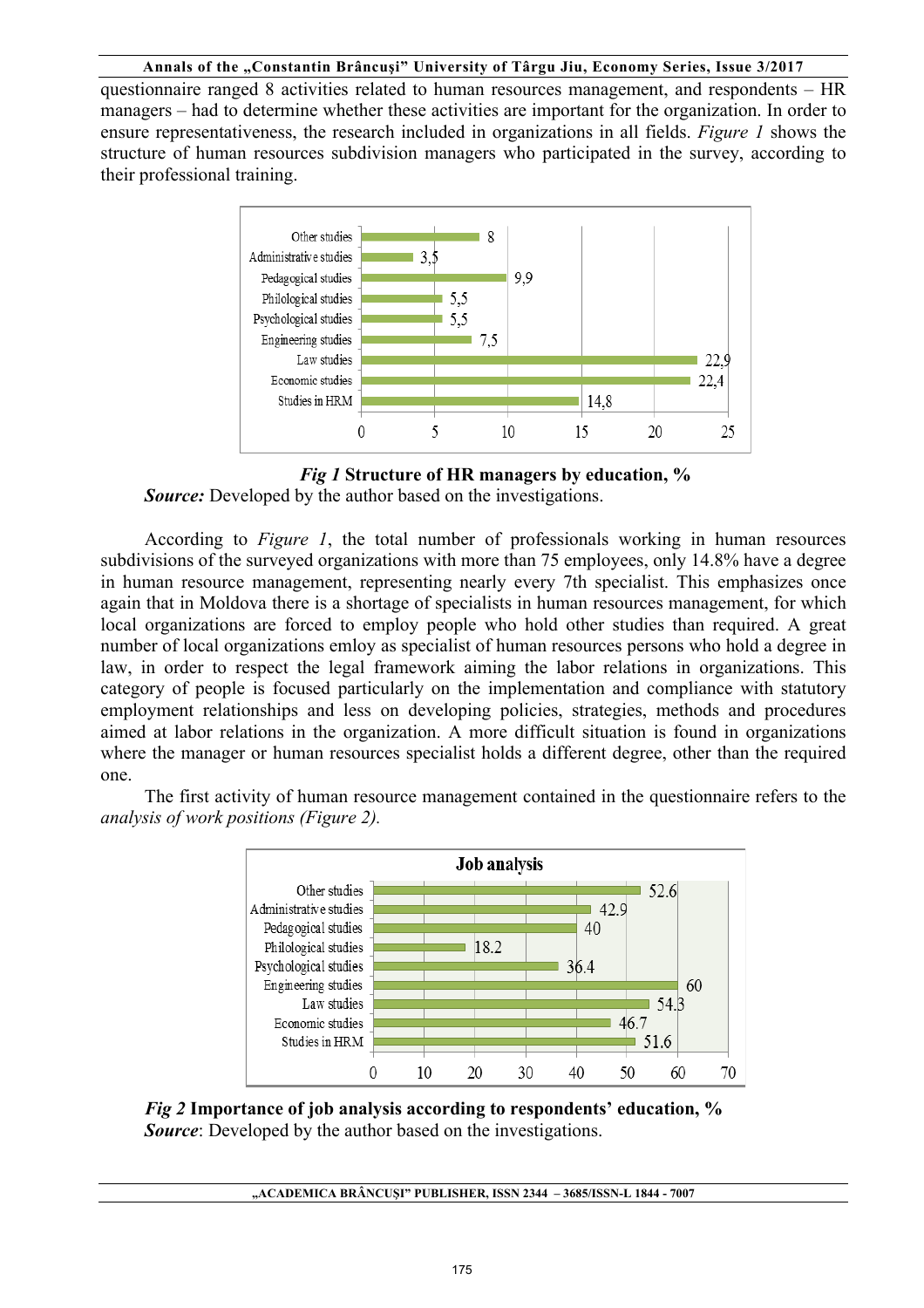Having processed the data, we can see that this activity is perceived as the most important by managers or HR professionals with technical education  $-60.0\%$ , followed by those with law degrees  $-54.3%$ .

*Ensuring HR* is the second activity of human resources management, contained in the questionnaire, and the results are shown in *Figure 3*.



*Fig 3* **Importance of providing with human resources based on education of respondents, %** 

*Source*: Developed by the author based on the investigations.

According to *Figure 3*, provision of human resources is a fairly important action for all respondent organizations, regardless of the education of those who manage this area because Moldova is facing a shortage of labor. However, as seen from the questionnaire, most respondents who mentioned this fact are HR managers with administrative studies (85.7%) and those with pedagogical and engineering – 80%.

The following activities related to human resources management or supported by managers or HR supervisos was *professional staff development (Figure 4).* 



### *Fig 4* **The importance of professional training and development based on respondents' education, %**

*Source:* Developed by the author based on the investigations.

The results shown in Figure 4 show that most managers or human resources supervisors within the respondent organizations consider business training and professional development as important, those with philological studies  $-72$  7%. On the opposite side are the managers or human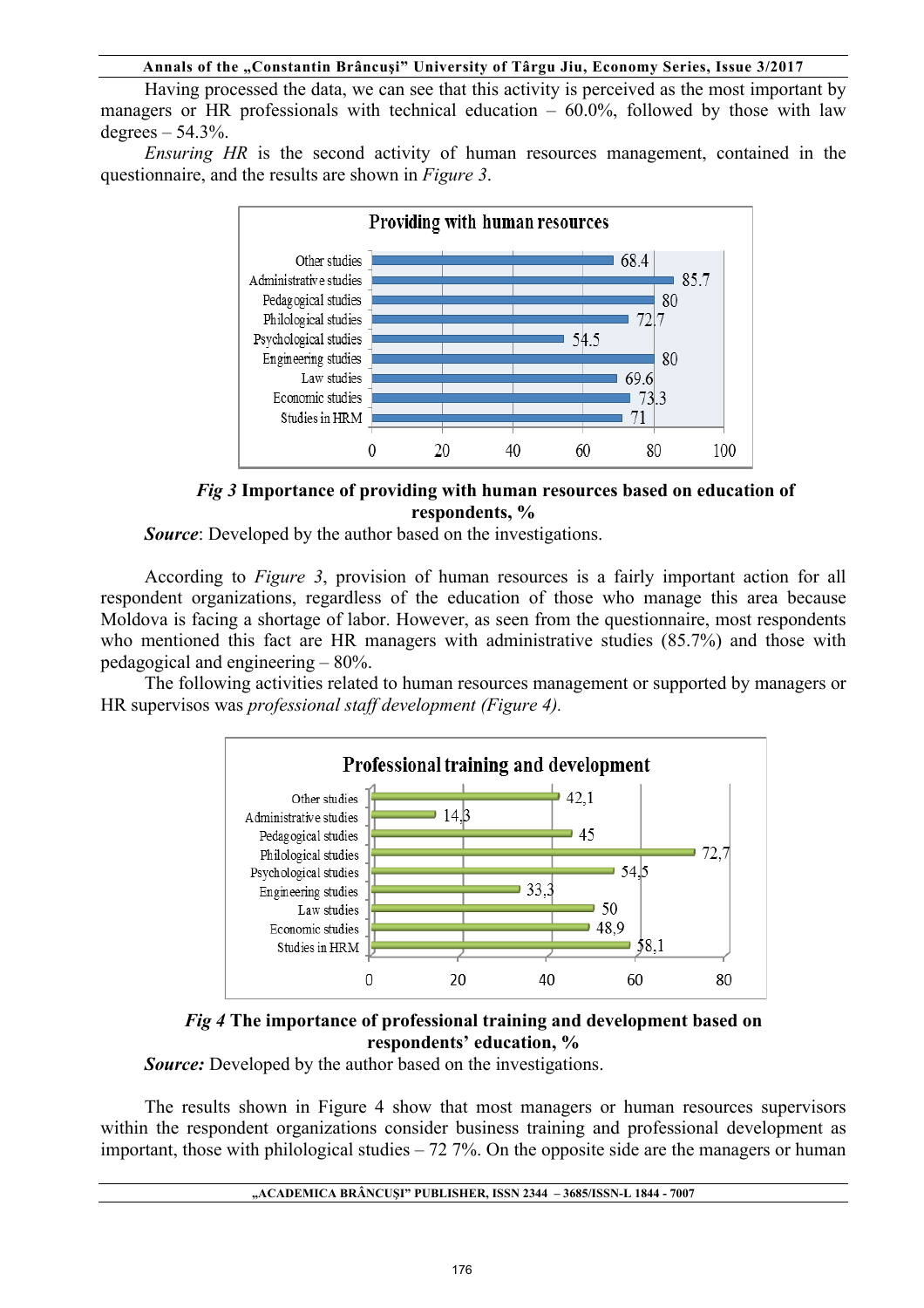resources supervisors with administrative studies. Only 14.3% of respondents consider training and professional development as important for an organization.

The fourth activity of human resource management included in the questionnaire refers to performance evaluation. The results obtained are shown in Figure 5.



*Fig 5* **Importance of performance appraisal based on the education of respondents, %**  *Source*: Developed by the author based on the investigations.

Performance evaluation is considered as important for the organization by respondents with a degree in human resources management. 48.4% of respondents considered this activity as important, followed by those with administrative studies – 42.9%.

*Personnel rewarding* is the next activity related to human resources management, included in the questionnaire *(Figure 6).* 





*Source*: Developed by the author based on the investigations.

Although personnel rewarding in the organization may generate other problems related to maintaining employees, a great number of managers and human resource suervisors who participated in the survey does not consider this activity as important. Those who consider personnel rewarding as important have a degree in human resource management – 35.3%. However, we note that none of the respondents with education in engineering consider personnel rewarding as an important activity. This, given that salary in Moldova is the lowest in Europe.

Another activity included in the survey is related to *occupational health and safety*. The results are shown in *Figure 7*.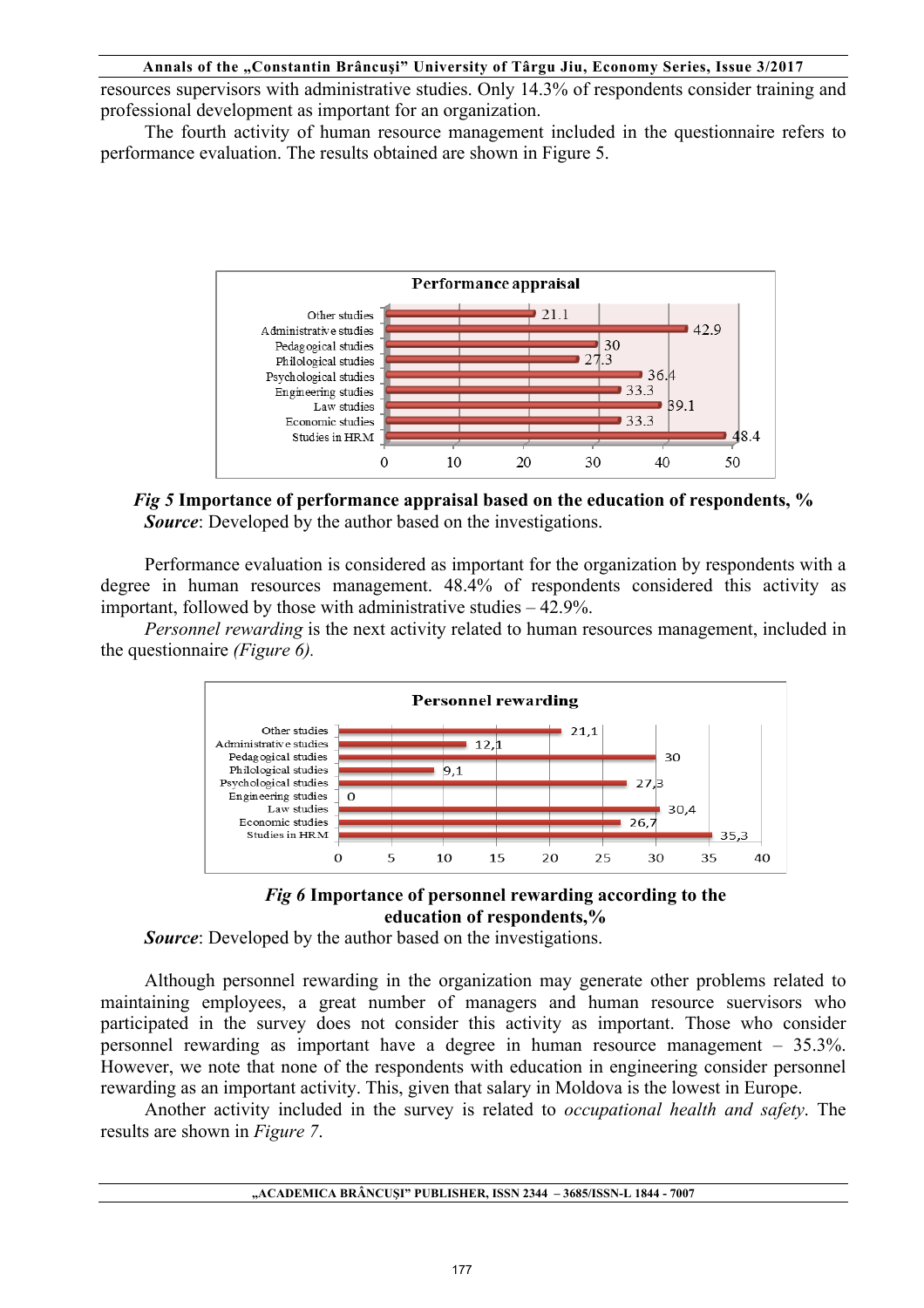

*Fig 7* **Importance of occupational health and safety according to respondents' education, %** 

*Source*: Developed by the author based on the investigations.

More than 50% of the respondents consider labour health and safety as an important issue, except those with education in engineering. Therefore, ensuring adequate working conditions without affecting the health of employees is a priority for specialists or managers who are concerned with human resource management.

Elaboration and implementation of personnel strategies and policies is the next activity included in the questionnaire. Although it is an important activity, because it is carried by other activities related to human resources management, few of respondents considered it to be important *(Figure 8).* 



*Fig 8* **The importance of elaborating and implementing personnel strategies and policies based on respondents' education, %** 

*Source*: Developed by the author based on the investigations.

Recognizing the importance of elaborating and implementing personnel strategies and policies depends mainly on the education of those working in this field. The results prove this reality. Those working in the human resources subdivisions, having philological, psychological and engineering studies do not realize the importance of this activity. Most of the respondents who realize the importance of elaborating and implementing a personnel strategy and policy are those who have training in human resource management  $-29.0\%$ 

# **7. Conclusions**

Regardless of the roles undertaken by HR professionals, they are obliged to maintain a dividing line between serving the organization that provides a salary and serving individual employees. Therefore, in their professional activity, human resources professionals should be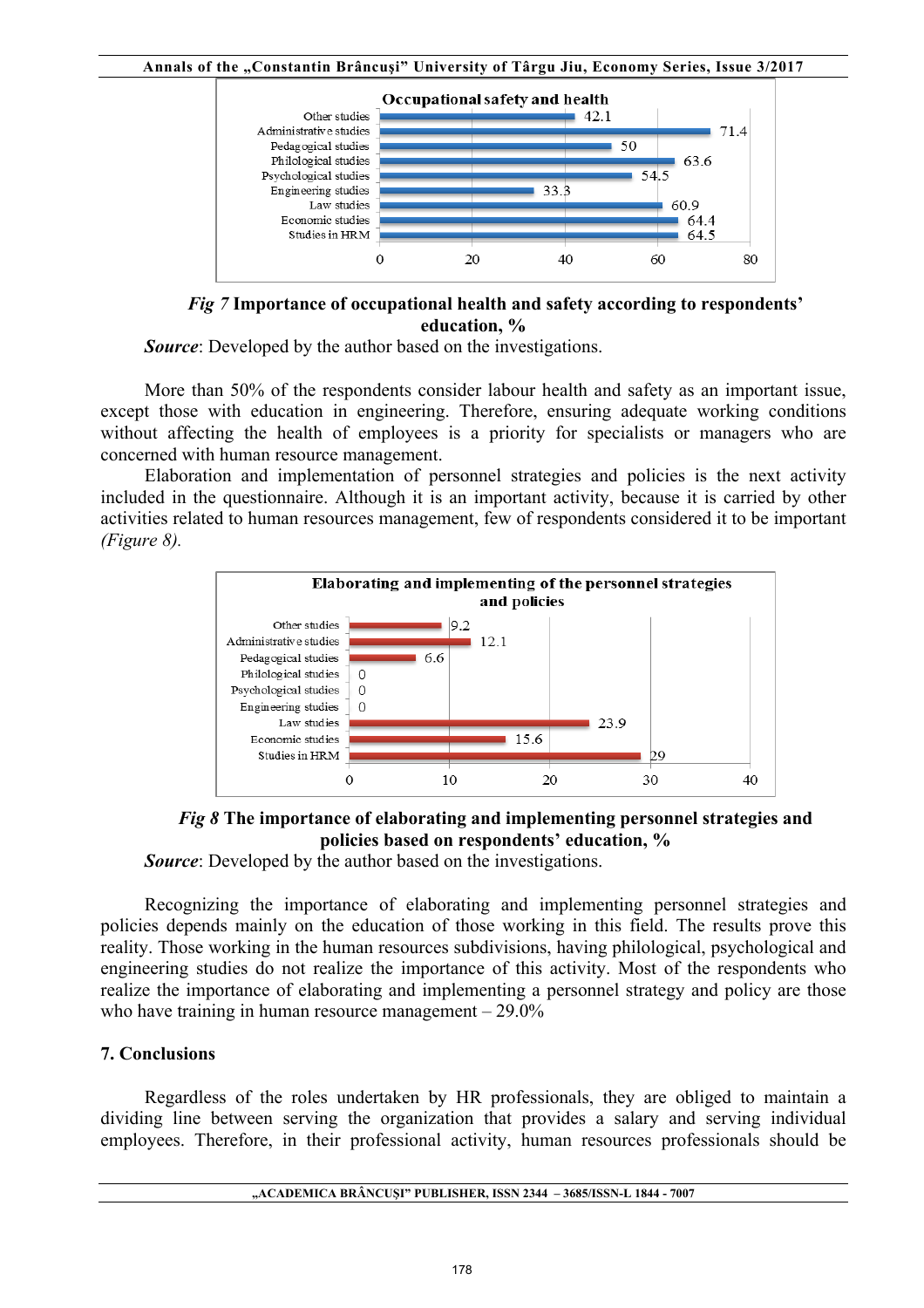guided by certain ethical standards. First, HR professionals must maintain high standards on information and recommendations offered by managers and employees. Second, HR professionals must demonstrate maximum fairness, when dealing with employee issues.

The numerous problems faced by local organizations in terms of human resources are caused by the shortage of specialists in the field. In recent years, the number of specialists trained in human resources management was insufficient to the existing needs in this area. However, survey results show that only 14.8% of people working as manager or human resources specialist have a degree in the field. Lack of specialists in human resources management has led many local organizations to employ people whose professional knowledge and skills do not match the field. This has made human resources management and related activities be interpreted differently by importance by the survey resondents. One of the activities of human resource management – staffing – considered important by most survey participants, regardless of their field of training is determined by the overall situation on the labor force in Moldova. Or, at the moment there is an increasing shortage of labor force and local organizations face difficulties in attracting new employees.

Considering the training of those working in human resources subdivision, we can determine the strategic or operational approach of activities related to human resources management. Thus, we state that most of the respondents who appreciate the importantce of elaborating and implementing the HR strategies and policies have training in human resource management.

# **8. References**

- [1] **Armstrong, M.** (2003). Managementul resurselor umane manual practic. Bucureşti: CODECS.
- [2] **Bîrcă, A.** (2015). Redimensionarea managementului resurselor umane în contextul integrării Republicii Moldova în Uniunea Europeană. Chișinău: Editura ASEM.
- [3] **Boselie, P. and Paauve, J.** (2005), "Human resource function competencies in European companies", Personnel Review, Vol. 34 No. 5, pp. 550-566.
- [4] **Buyens, D. and de Vos, A.** (1999), "The added value of HR department", in Brewster, C. and Harris, H. (Eds), International Human Resource Management, Rutledge, London, pp. 32-48.
- [5] **Cohen-Haegel, A.** (2010). Toute la fonction Ressources Humaines 2ème édition. Paris: Dunod.
- [6] **Coteanu, I., Seche, L., Seche, M.** (1998) DEX Dicționar explicativ al Limbii Române. București: Editura Univers Enciclopedic.
- [7] **Huselid, M. A., Jackson, S. E., & Schuler, R. S.** (1997). Technical and strategic human resources management effectiveness as determinants of firm performance. Academy of Management Journal, 40, 171–188. doi:10.2307/257025
- [8] **Karen Lo, Keith Macky & Edwina Pio** (2015) The HR competency requirements for strategic and functional HR practitioners, The International Journal of Human Resource Management, 26:18, 2308-2328. http://dx.doi.org/10.1080/09585192.2015.1021827 (accessed 15 January 2017)
- [9] **Kohont, A., Brewster, C.** (2014),"The roles and competencies of HR managers in Slovenian multinational companies", Baltic Journal of Management, Vol. 9 Iss 3 pp. 294 – 313. http://dx.doi.org/10.1108/BJM-07-2013-0112 (accessed 05 January 2017)
- [10] **Pfeffer, G.** (2009). Resursele umane în ecuația profitului. București: CODECS.
- [11] **Schuler, R., Jackson, S. and Storey, J.** (2001), "HRM and its link with strategic management", in Storey, J. (Ed.), Human Resource Management – A Critical Text, Thompson Learning, London, pp. 113-130.
- [12] **Torrington, D., Hall, L.** (1998). Human Resource Management. Pretince Hall